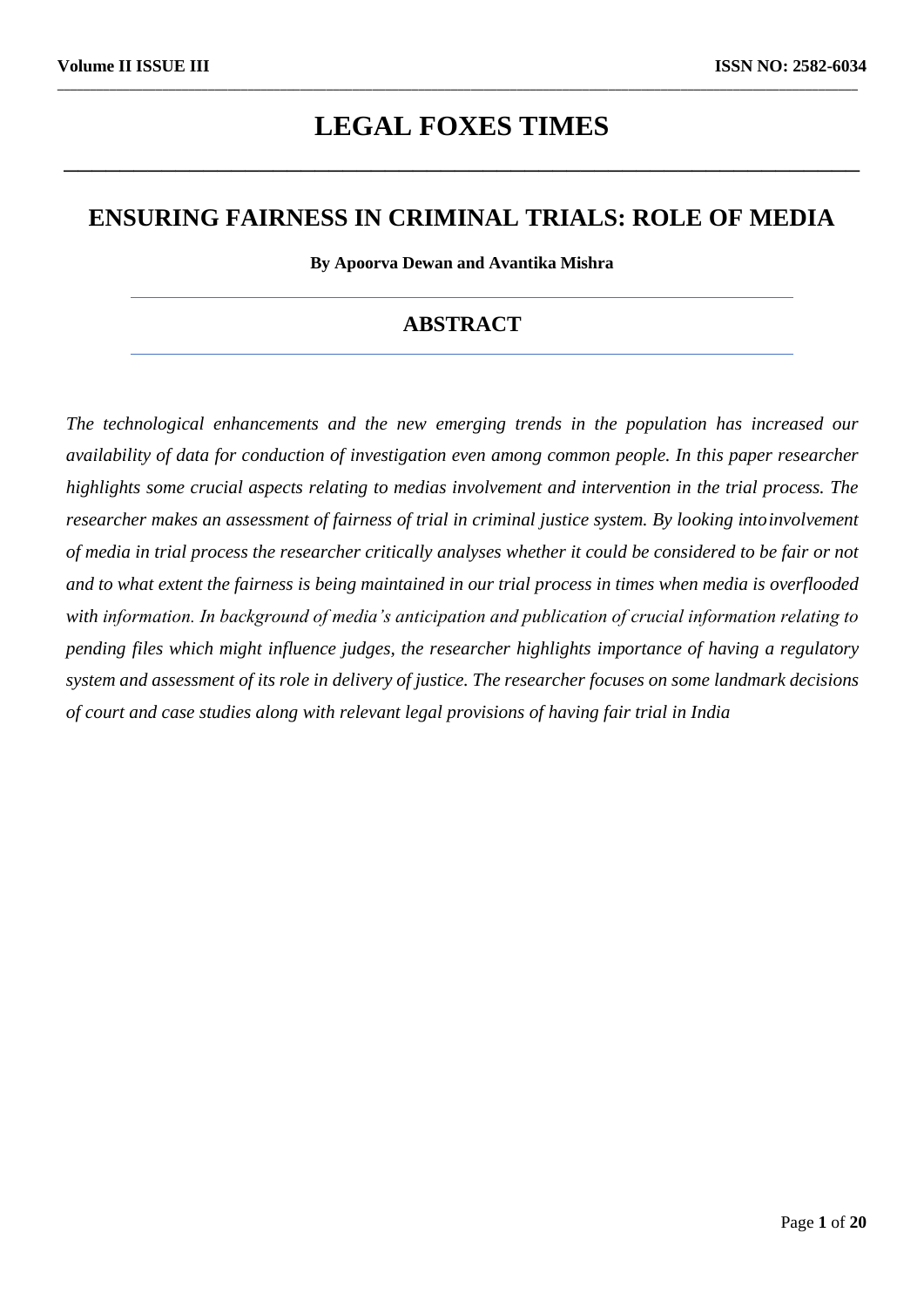### **I. INTRODUCTION**

Fair trial in most basic terms means a trial which is conducted without any sort of biasness or partiality at the hands of judges. The denial of fair trial will include unnecessary obstruction or interference done by media towards the person who is facing the trial, creating a prejudicial mind set which will affect themind of people resulting in character assassination of the person is also denial of fair trial and whenever media is trying to suggest Court about the manner of the directions of the proceedings.<sup>1</sup> The term "Media Trial" became popular towards end of  $20<sup>th</sup>$  century and start of  $21<sup>st</sup>$  century as a description of television and newspaper coverage impact on reputation of a person creating an extensive perception of guiltiness or innocence of an innocent or guilty individual way before final court verdict. In our rapidly changing country, India being a largest democracy the media has gained eminence as fourth pillar of democracy. A number of news channels indulge into strong unfair competition like a cut-throat competition amongst them with regard to cooking up the best cooked story according viewers interest to grab in their interest for raising up their TRP. This ends up in delivery of wrong information at the cost of making it interesting to listen. The Black's Law Dictionary define trial by media as, "A campaign to affect public opinion on a legal issue; specif., the attempted influence of the public's perception of someone's guilt or innocence through press and social-media sources, regardless of whether the person has been actually charged with a crime or tried in a court of law." The original term for the phenomenon, trial by television, appeared in 1967 after David Frost, a talk-show host, conducted a confrontational interview of Emil Savundra, an insurance-company owner suspected of swindling claimants.<sup>2</sup>

We have in our present times even in a decade seen a good amount of cases where due to overwhelming intervention by India, either justice was denied to some or manipulated by accusations or innocence trials by media for their own entertaining environment. Like in:

1. Aarushi Talwar murder mystery-

The media was responsible for crossing limits of irresponsibility by rolling out defamatory stories. Murder of Aarushi was a mystery as there was not a single eye witness to it, yet everyone kept

<sup>1</sup> Trial by media, *Available at*: https://en.wikipedia.org/wiki/Trial\_by\_media (last visited on 22 September 2020)

<sup>2</sup> Black's law dictionary 11th edition, featured new terms, *Available at:* <http://www.legalcurrent.com/blacks-law-dictionary->11th-edition-featured-new-terms/#:~:text=trial%20by%20media.,in%20a%20court%20of%20law. (last visited on 22 September 2020)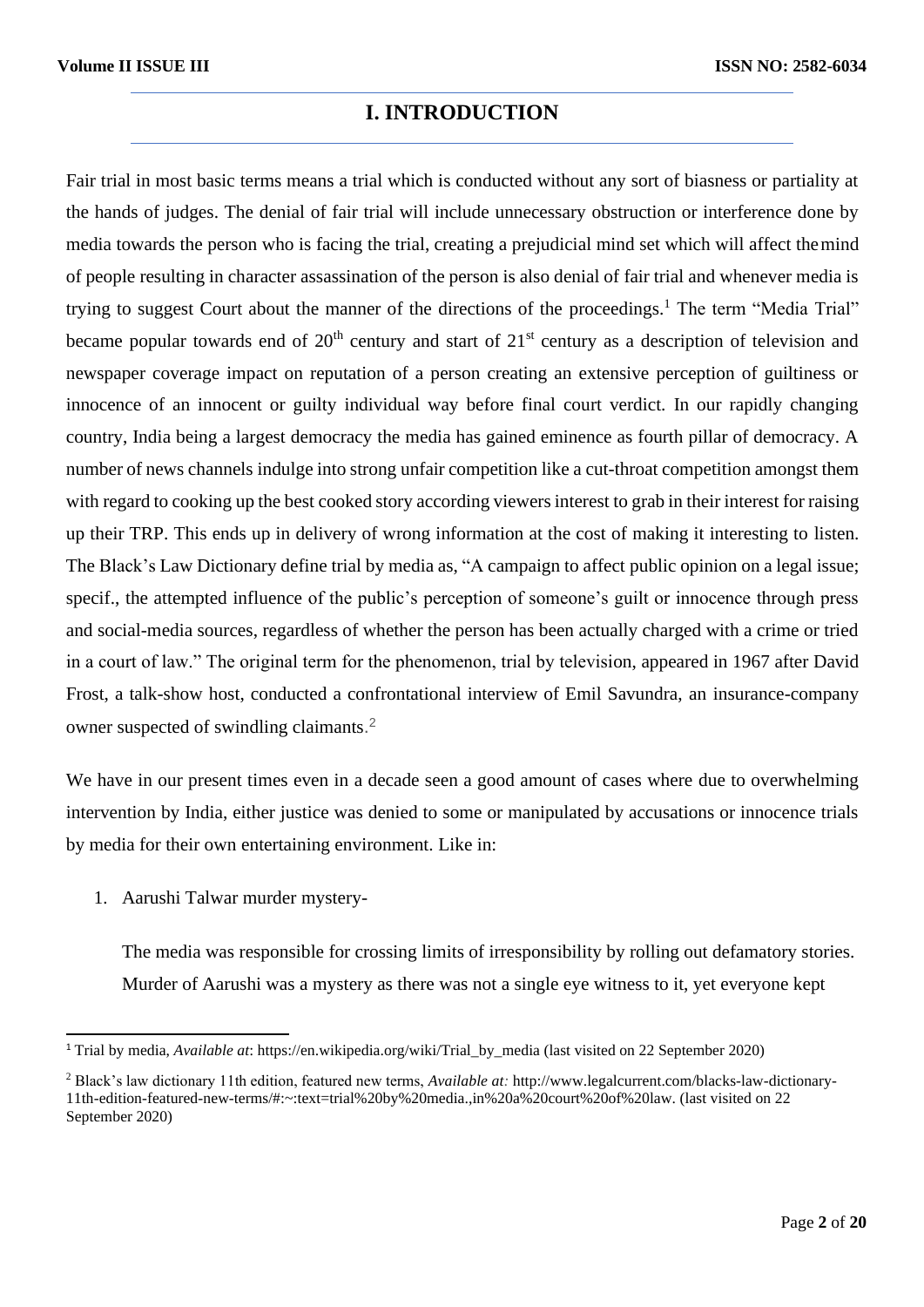assuming murder be done by her own parents when they found her in compromising state. Some people are rather so sure about the guiltiness of parents that they thought judicial proceedings to be a legal proceeding to give verdict against Mr and Mrs Talwar. This played a role in reconstruction of crime scene based on medias and people's hypothesis. The media according to mass public pleasure came to such a conclusion that any other possibilities was beyond imagination. Media impact was so huge that Inspector General Gurudarshan Singh was first to float the narrative saying the case is solved in spite the fact that investigation did not even begin, he declared victim's father as a characterless man as his daughter.

#### 2. Nirbhaya Case

Telling about the pressure judiciary faces due to media trials Supreme Court Judge Kurian Joseph it should be highly avoided in pending cases and thus save them from huge strain created. He requested to stop trying cases through media platforms till case is over as it created a lot of pressure on judges. He refers to a situation where once a judge said if media trial had not been done, he would have had got the culprit hung to death but media already gave in the verdict to which people agreed so at large that anything else would have seemed to them unconstitutional.

He said that, "in this case he was under so much pressure that people would have hung him. He appealed the media to not criticise the work of judges through oral comments." The guilty in this case were given sentence but the rape and murder of a 23-year-old woman from Rohtak at that time raised question on efficacy of our judicial system as the society and media were silent at this incident. The rapists pushed sharp edged weapon into her private parts and killed her head by banging it with a brick. Then four women were raped in Greater Noida and male member was shot dead for resisting. Justice is media driven nowadays which for matter of fact is a negative sign in democracy. Prior to Nirbhaya case Kiran Negi was raped in Dwarka where her breasts were chopped off and bottle was inserted in her private parts.

These cases were nowhere to seen as media created so much of chaos of Nirbhaya case that they remained without being granted justice.

#### 3. K M Nanavati

The case of Nanavati was not just a simple crime of passion but also showed how rich influence even the judicial system. It was a case where first instance of media trial was seen in India and the first national level coverage crime. The Commander was favourite of defence minister and he told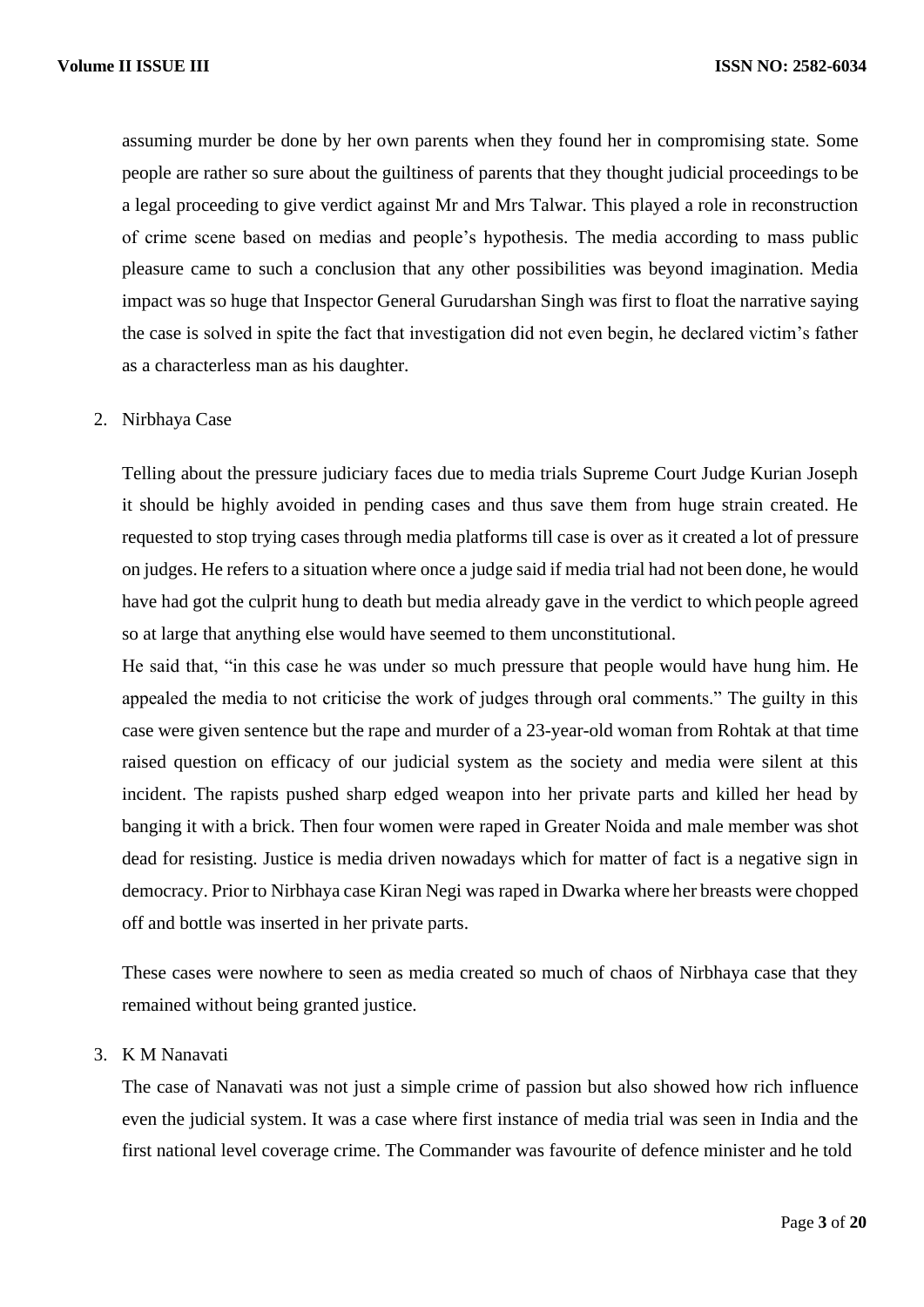in an interview to The New York Times that he could not let career of a promising officer be destroyed. Admiral R.D. Katari himself came down via official jet to give in his character certificate. PM Nehru himself pacified the press. In exercise of powers to Sri Prakasa, Governor of Bombay under Article 161 suspended life sentence which was awarded to the commander. Russi Karanjia's Blitz was the one playing emotional part to the public. Karanjia along with the defence lawyer being an influential media part where commander was shown in an image of a hero. He was given a picture of Lord Rama- one avenging the seduction of his wife, still being noble in face of betrayal. Media then copied Blitz's craft all over their headlines in background of politically influential Nanavati's friends. It was even compared to Gandhiji's assassination as conspiracy.

Media has always been a voice of thousands of people but the change in socio economic conditions of our country, the media is gaining structural prominence that the pen is more powerful than anything in the world. The accused is to be given a fair trial and there should not be a media trial before the person is declared innocent or guilty by a court of law. The problem is that the fair trial is being denied at many instances to individuals because of unnecessary intervention by the media. Parties to a case have a right to be tried fairly and media should not by interfering in those cases by conducting own trials should deny them that. Media easily influences people because of which the judiciary is so pressurised to take up cases being tried by media before, maybe the more or even equally important cases and thus justice is delayed or even denied to some sufferers. Democracy demands fair play which media intervention repudiate, and the concept of democracy is at stake. 3

We all know that whenever Liberty or any sort of freedom is provided to any person it is but obvious that it will be exploited and abuse according to person's own benefit. So, the need of the hour is to put up reasonable restrictions on the media along with ensuring fair trial without creating prejudice in mind of public, lawyers and judges.

<sup>3</sup> Anonymous, "Understanding Media and Culture: An Introduction to Mass Communication" ( 28 September 2020)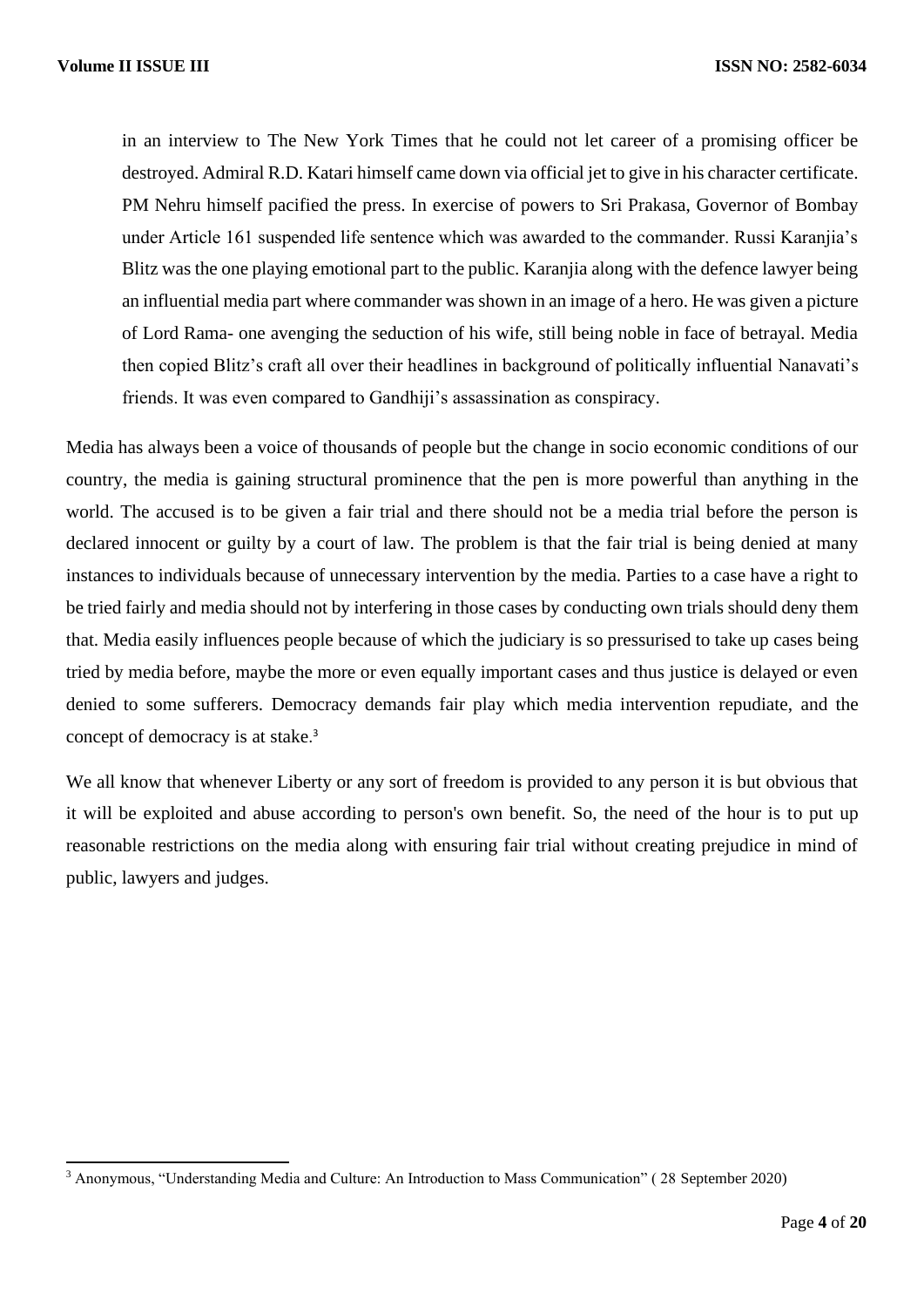## **II. FAIR TRIAL IN CRIMINAL JUSTICE ADMINISTRATION**

Every party has a right to fair trial Court which should be done by impartial and uninfluenced judges, on the basis of link between law and crime committed and not on popular glamour. Democracy demands fair play and if it is not allowed or permitted the concept of democracy is at stake. Our law does not allow and completely forbids the person to publish any article commenting on the litigation even before the proceedings are started or after it has ended and the publisher of the offending article cannot hide behind the plea that the article begin after the end of trial.<sup>4</sup>

With having no virtual accountability, Indian courts are the most powerful courts in the world. Judiciary but also has its share of corrupt judges and influence lawyers, as they are also human and being Human you can be easily manipulated and occasionally motivated by whatever is being set up as a public opinion by the media with tampered evidences. Judges are also then manipulated by personal ideology, affiliations and nepotistic and corrupt decision. The ultimate accountability is of judiciary, so the judges need to be accountable if proper justice administration is not done and an innocent is convicted based on public opinion or judge's personal biasness.

Supreme Court in year 1958 in *Express newspaper case* held that Freedom of Speech includes press freedom. To reflect upon the citizen's right to know, Supreme Court considered freedom of press to be very important even though it is not mentioned in the Indian Constitution. The visual media as well as the written media cannot be censored beyond what will be the reasonable restriction under Article 19 of Indian constitution as in cable TV Networks Act as well as Cinematograph Act. The Supreme Court's focus was once again drawn towards press case where on Sudarshan TV when it was airing its Bindas bol programme ' UPSC Jihad' was vilifying community. It was considered to be clear, imminent, present threat to morals and safety of public where people started falsely crying ' fire' all of a sudden in a crowded theatre or violence was being charged deliberate rumours regarding poisoning of a village which was such a spark that could lead to unnecessary interference to peace and harmony of the country.

The option to Fair Trial is one of the foundations of an equitable society. Without reasonable preliminaries, honest individuals are indicted and the standard of law and public confidence in the equity framework

<sup>4</sup> WhereDoesPressFreedomEndandTrialbyMediaBegin,RaghavTankhav,*Available at: https://thewire.in/media/press- freedomtrial-by-media-supreme-court (20 September 2020)*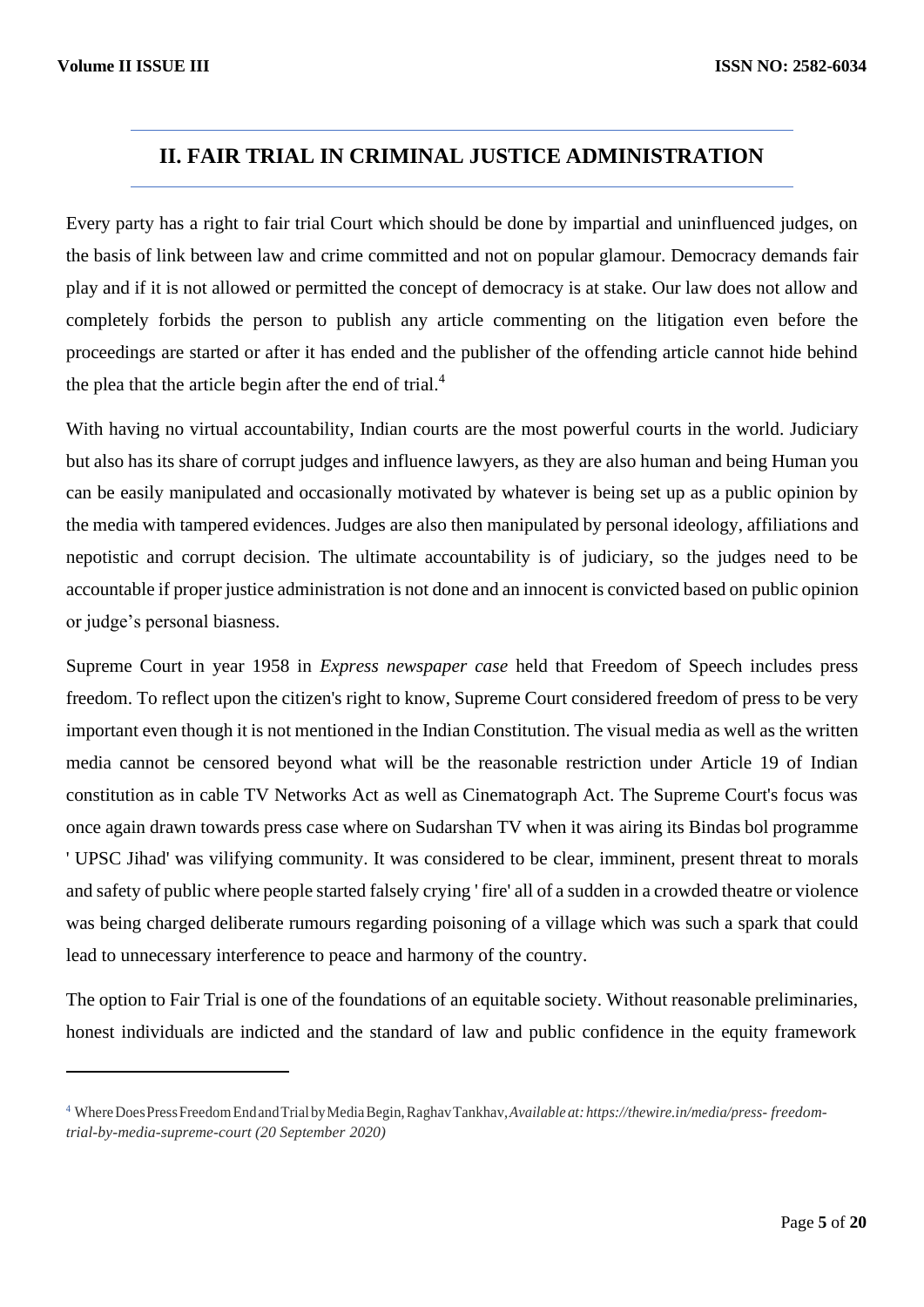breakdowns. It is a vital part of any Government to keep up Law and Order for the entire society. In the fight against wrongdoing and misconduct, state and its Officers can't regardless neglect, the respectability of State conduct and have response to extra lawful techniques for the purpose of location of violations and even lawbreakers. In a Democratic culture, even the privileges of the denounced are consecrated. The option to reasonable preliminary implies that individuals can be certain that cycle will be reasonable and certain, it forestalls Government from manhandling their forces. The privilege to a reasonable preliminary is perceived globally as a key basic freedom and nations are needed to regard it.

#### PRESUMPTION OF INNOCENCE

Each criminal preliminary start with the assumption of blamelessness for the charged. The weight of demonstrating the blame of the denounced is upon the indictment and except if it relieves itself of that trouble, the courts can't record a finding of the blame of the charged. This assumption supposedly flows from the Latin lawful rule ei incumbit probatio qui dicit, non qui negat, that is, the weight of evidence lays on who states, not on who denies. The assumption of honesty must, furthermore, be kept up not just during a criminal preliminary versus the respondent, yet in addition corresponding to a suspect or charged all through the pre-preliminary stage.

*State of U.P. Vs. Naresh and Ors<sup>5</sup>* announced in,

the Supreme Court noticed "each accused is thought to be honest except if his blame is demonstrated. The assumption of honesty is a basic liberty subject to the legal special cases. The said rule shapes the premise of criminal law in India."

#### PROHIBITION ON DOUBLE JEOPARDY

The idea of double jeopardy depends on the regulation of 'autrefois acquit' and 'autrefois convict' which implies that if an individual is tried in court of law and absolved or sentenced for an offense he can't be attempted again for the equivalent offense or on similar realities for some other offense. This proviso typifies the custom-based law rule of nemo debet vis vexari which implies that no man should be placed twice in risk for a similar offense. Section 300 of the Code of Criminal Procedure gives that people once sentenced or absolved are not to be pursued for a similar offense or on similar realities for some other offense. Supplication of twofold risk isn't material on the off chance that the procedures for which the denounced is being attempted are unmistakable and separate from the offense for which the blamed has just been attempted and convicted.

<sup>5</sup> (2001) 4 SCC 324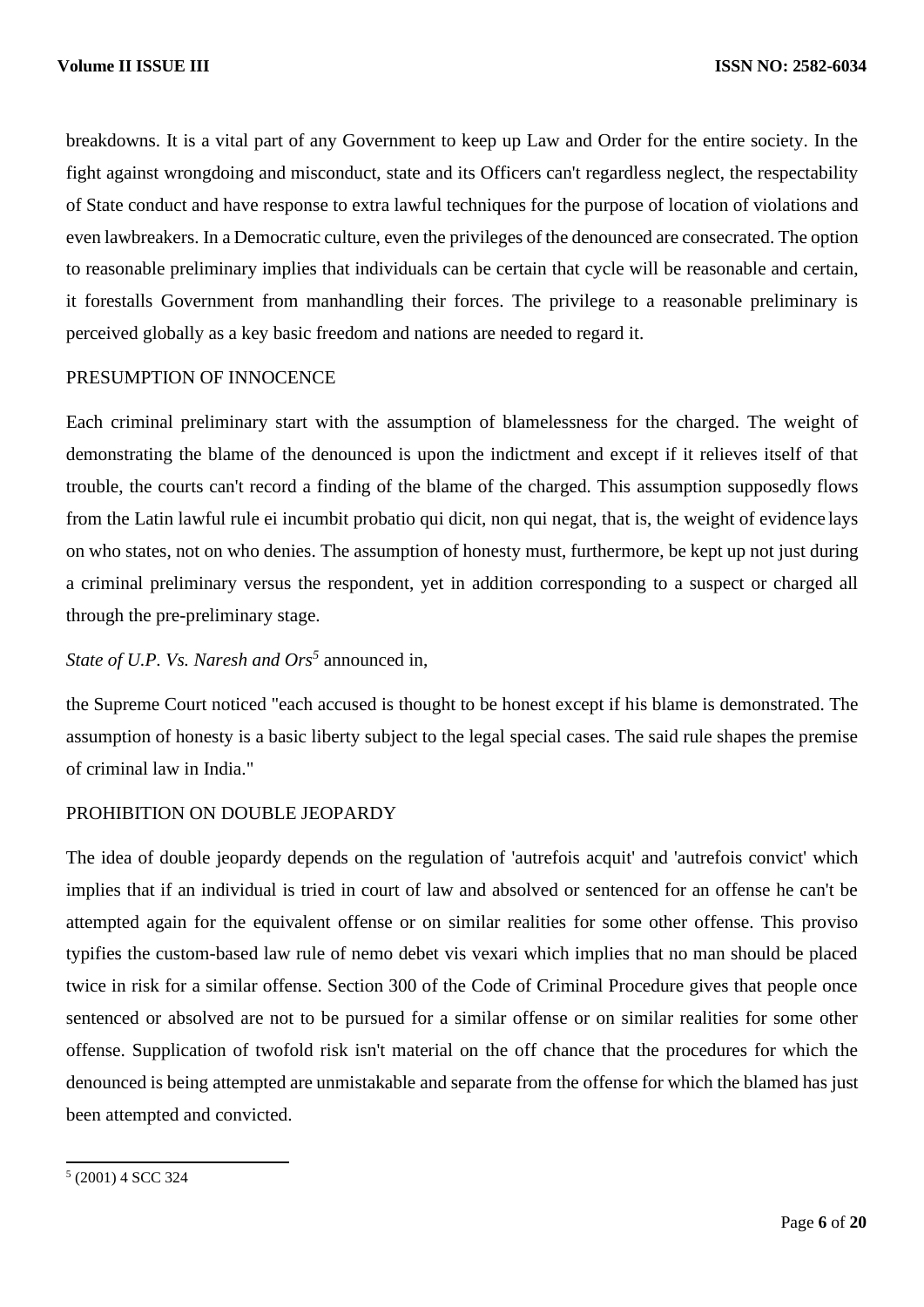#### THE RIGHT TO COMPENSATION FOR MISCARRIAGE OF JUSTICE

"At the point when an individual has by a ultimate choice been convicted for a criminal offense and when in this manner his conviction has been turned around or he has been exculpated on the ground that another or newfound reality shows convincingly that there has been an unsuccessful labour of equity, the individual who has endured discipline because of such conviction will be repaid as per law, except if it is demonstrated that the non-divulgence of the obscure truth in time is completely or incompletely trait to him."

#### RIGHT TO OPEN TRIAL

Fair Trial likewise requires formal conference in an open court. The privilege to a formal conference implies that the consultation ought to generally speak is led orally and openly, without a particular solicitation by the gatherings with that impact. Under Section 327 of the Criminal Procedure Code makes arrangement for open courts for formal review yet it additionally offers attentiveness to the Presiding judge or justice that in the event that he thinks fit, he can deny the entrance of the public by and large or a specific individual to the court during revelation of foul issue or when there is probability of an aggravation or for some other sensible reason.

#### On account of *Naresh Sridhar Mirajkar Vs. State of Maharashtra<sup>6</sup>* detailed in,

The Supreme court saw that the option to open preliminary must not be denied aside from in remarkable conditions. High Court has inborn locale to hold preliminaries or part of a preliminary in camera or to restrict distribution of a piece of its procedures. The appointed authority isn't to draw any deductions against the blamed from the way that he has been accused of a wrongdoing. He should choose the case exclusively on the proof introduced during the preliminary. It is all around settled that while managing a judgment of exoneration, a re-appraising court must consider the whole proof on record in order to show up at a finding with regards to whether the perspectives on the preliminary court were unreasonable or in any case impractical.

<sup>6</sup> AIR 1967 SC 1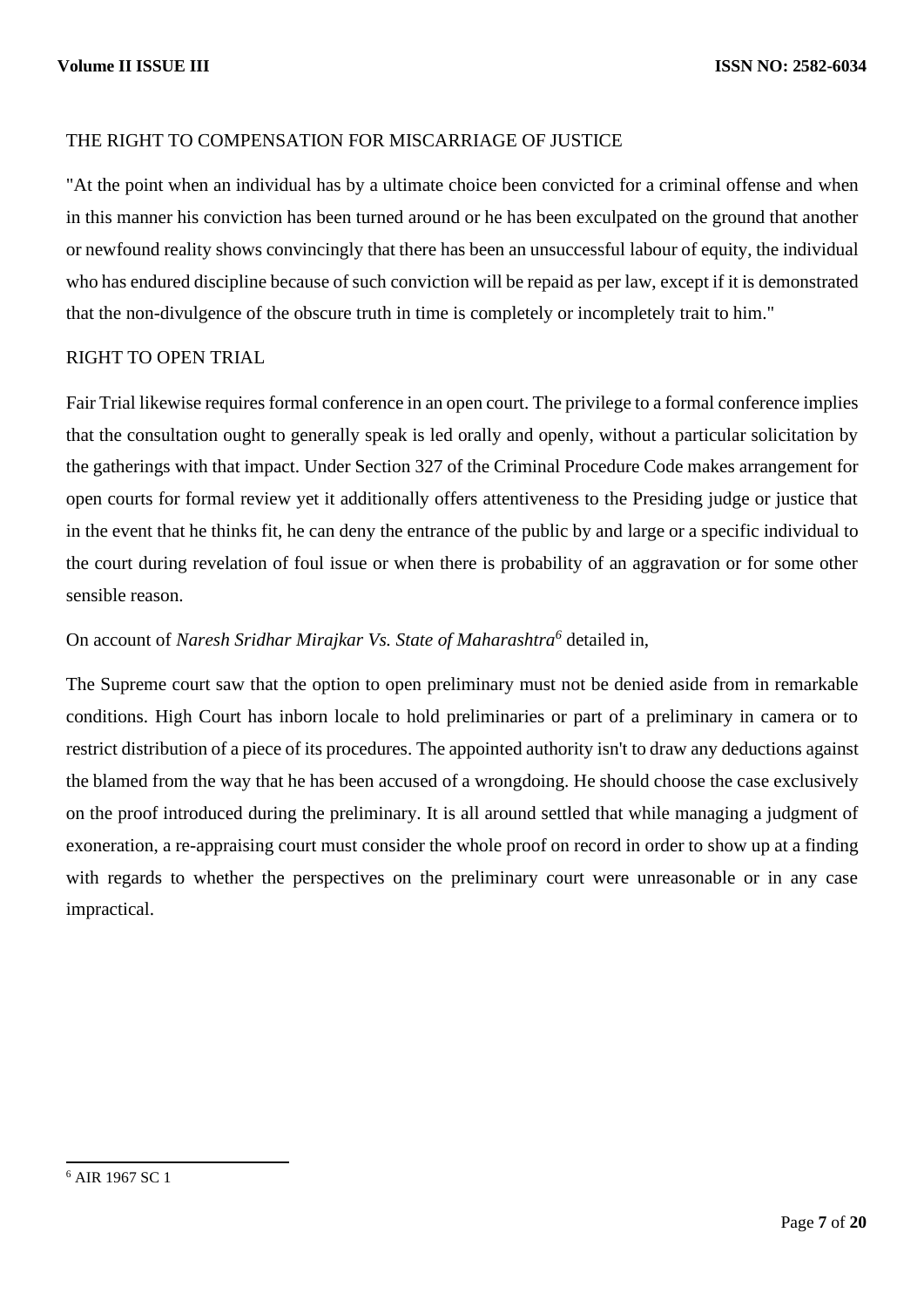### **III. MEDIA TRIAL: IS IT A HINDRANCE TO FAIR TRIAL**

Freedom of press is nowhere substantially been discussed or mentioned in Indian Constitution but by various judgements we have recognised that freedom of speech and expression is all inclusive of freedom of press. As discussed above we very well know that the fourth pillar of democracy is media and with changing environment and globalisation media has gained immense importance in our country. Principles of criminal jurisprudence clearly tells us that a person is presumed to be innocent until proven guilty and there is no one who can plead the person to be guilty before the completion of the trial. Media but goes beyond the basic coverage and publishers covering interviews with witnesses, victims and sometimes even the accused while the matter is pending in court of law. This creates of preconceived notion in the mind of the lawyer, Court and the society at large. A Hindrance is being created in the fair trial by various reasons.

# **It was appropriately stated by George Washington that, "Don't believe in everything you read on internet just because there is a picture with quote next to it."**

In India when police conclude their investigation and an investigation report is presented before the court and the competent court then frames a charge against the accused, then only a criminal trial begins in. But through eyes of a common person, we see an accused as a criminal allegedly as soon as he is being said guilty by the investigating authorities which also means that as soon as a complaint is filed against the accused in any law enforcement agency which has power to prosecute the person. Life of an ordinary person when he has been only accused of a crime and is proved guilty by media and public at large becomes very difficult and for the person to even survive in society when he has been wrongfully judged sometimes for the things that he hasn't even done becomes impossible.

As our Indian constitution under article 14 and 21 gives every citizen right to fair trial and investigation which was also sad in *Zahira Habibullah Sheikh vs State of Gujarat<sup>7</sup>*, where it was said that criminal jurisprudence is based on the principle that every person is innocent until and unless his guilt has been proven in court of law. However, the media in its trial does not even care about what the court or our constitution has to say about it and the consequences are to be suffered by the people, it is a matter that is to be of concern in a democratic country where this system is based on rule of law. We have many instances and cases where the investigation by the media has led to mis handling of a person's death. The media narrates story of people death or their despair in a manner that continuously induces and brings an anger

 $7(2004)$  4 SCC 158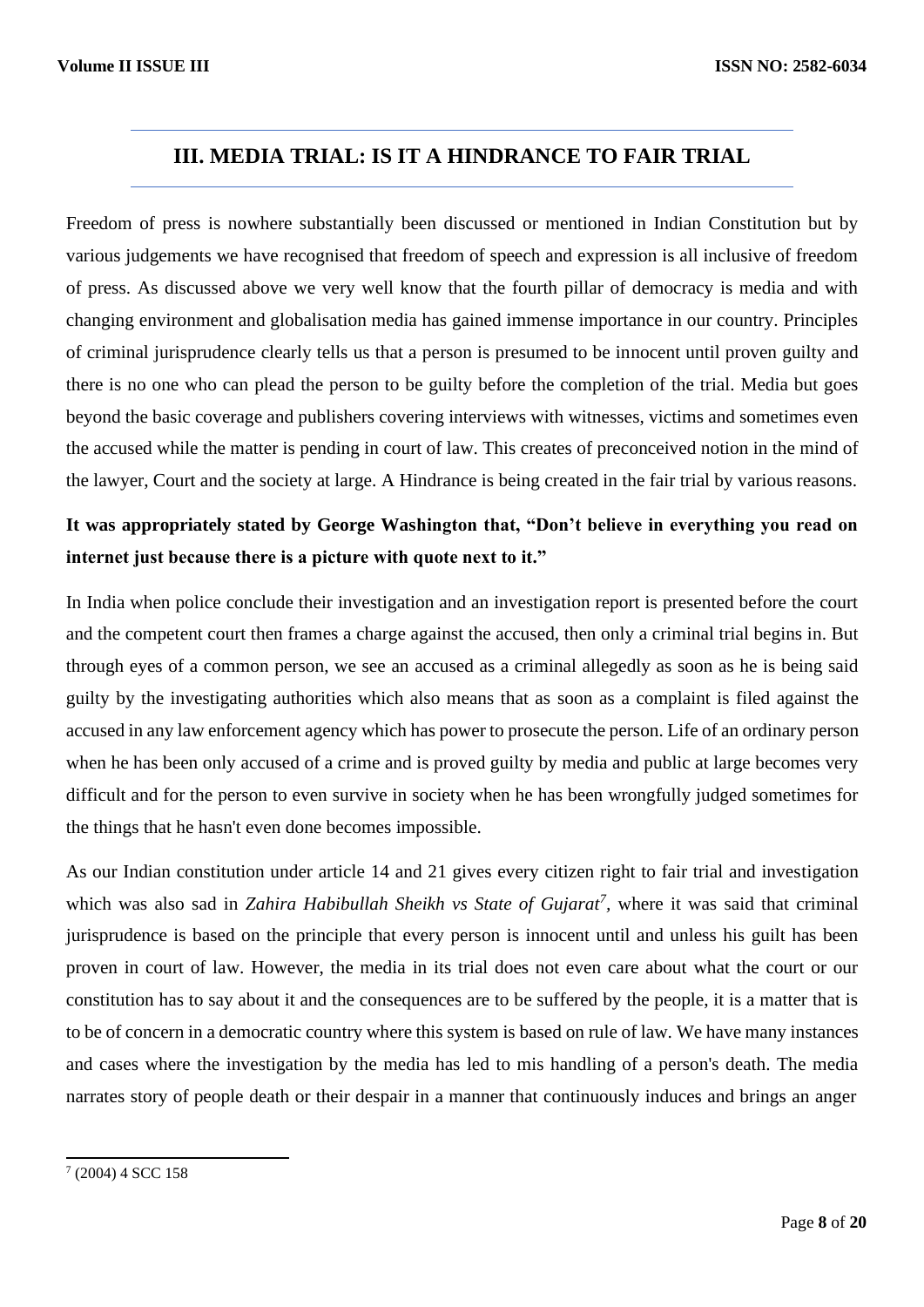and frustration to the general public which makes them believe that there is some sort of fishy thing in a particular incident. Media then goes on publishes the information based on the assumption and a line of suspicious activities done by the person be it the fact that the person is completely innocent of the Crime series being accused of. The media vigorously bases keeps on commenting by molding the factual instances into the manner that would create despair and anger among the public towards the accused and sometimes towards the government as well. Media keeps on conducting a parallel investigation which is also called investigation by journalism which is strictly prohibited in a court of law in our country. Media needs to be reminded that the Freedom of Press and Media is not absolute freedom and there are so many restrictions being imposed upon them as part of Article 19 of Indian Constitution.<sup>8</sup> They are to be taught to abide by the norms and regulations that make them the pillar of democracy and not to be someone shaking down the democracy to ground. The principles of natural justice and the trial affair medium needs to be keep in mind. Media channels keeps on exam meaning and cross examine in witnesses of various cases and convicts someone of foul play even before the court could give its verdict. The Press Council of India, the Government of India, the Supreme Court of India are the norms of journalism have given strict advisory to media not to cover cases under jurisdiction of court giving them a trial in their own manner and ask the journalist to adhere to the norms that have been provided to them by the Press Council of India. We donot talk about restraining on individual right to express themselves a freedom to speech but what needs to be done is to make a criminal trial path of media trial as it continuously forms in opinion of a person into Minds of society and if the person is innocent of the charges, he is being accused of then his life devastating even if he is proved innocent by the court of law. In Landmark case of *Sahara India Real Estate Corporation*  Limited V. Security and Exchange Board of India<sup>9</sup>, the court observed that publication of matters that are pending for trial in court by the media is a different action by them and the supreme court past orders that framed guidelines for visual media to adhere to. Media being the cornerstone of our Indian democracy has a loud voice that needs to be read out to public and the matters are to be brought into public notice but not in a way the that rights of a person are being infringed to a high coverage.

<sup>8</sup> Aditya Talpade and Pratik Karande, "Media Trial: A Hindrance to Fair Investigation", Latest Law, 9 September 2020 <sup>9</sup> SEBI, (2013) 1 SCC 1: (2013) 1 SCC(Civ) 1: (2013) 1 SCC (Cri) 257).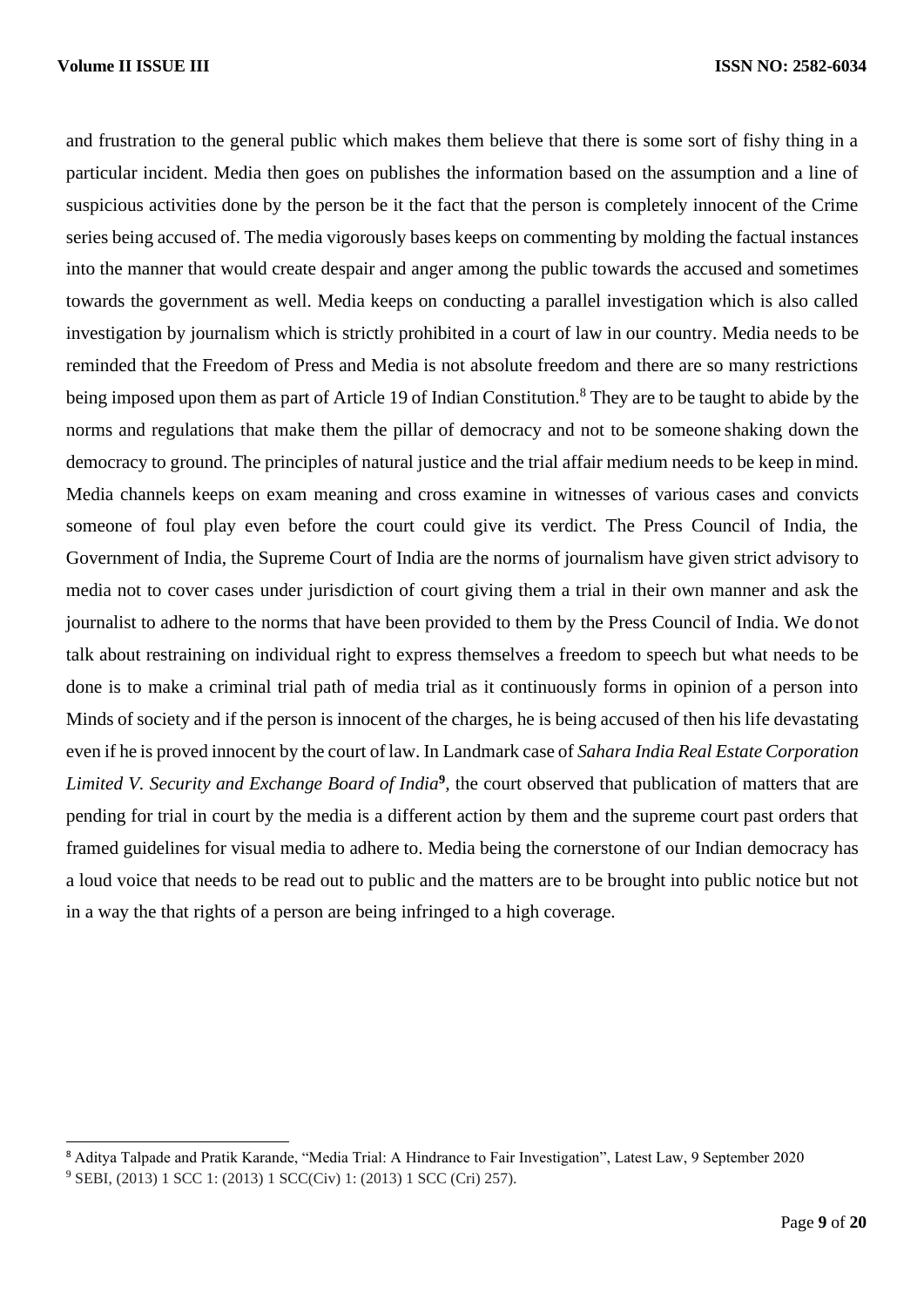### **IV. MEDIA TRIAL: THE RECENT TRENDS**

Media plays one of the most prominent roles in molding in opinions of society at large. However, they while doing the trial overlook the work ethics and professionalism that is expected out of a professional occupation like journalism. Numerous amounts of cases have been in news when media gave in its verdict even before the investigation proceedings began and the most recent is the Late Bollywood Actor Sushant Singh Rajput's suicide case.

The latest trend brought in by media was hashtag #sorrybabu which was something brought in by Karni Sena Organisation leader who overheard Rhea Chakraborty saying the same at mortuary seeing late actor's dead body and the media concluded she was apologising for brutally murdering him. A news channel also highlighted that Sushant was not suffering from any medical disorder as he was wishing someone good luck. In cases like Jessica Lal Murder case and Bijal Joshi rape case media covered at large scale guilt of accused creating a preset notion about him making it impossible to have a fair trial. Medial trials have always been destroying careers and images of many individuals as they give in their verdict of guilty of an individual even before the actual start of proceedings.<sup>10</sup>

Our constitution under Article 19(1) which talks about right to hold opinion without any interference and freedom to seek, receive, impart information, ideas of any kind without any sort of interference by the way the person likes orally or in writing all even printed form is the choice of the person it brings with itself some rights or responsibilities as it carries with itself reputation of some person.

Media freedom is that people should remain informed about whatever is happening around their surroundings and in public. Therefore, free and fair press and media is important for smooth functioning of democracy. People actively participate in each and every affair of the country in a democratic state and they have a right to be informed about everything that is happening in social, economic, cultural and political environment around them so that they can also form an opinion and intervene in governmental functionaries. People need to have truthful true account of each and every subject matter that is happening and have clear course of action. This freedom does not come absolute. Media led to once declaring parents

<sup>&</sup>lt;sup>10</sup> Media trial: Pressing for charges, Available at : https[://www.indialegallive.com/cover-story-articles/focus/media-trial](http://www.indialegallive.com/cover-story-articles/focus/media-trial-)pressing-for-charges/ (last visited on 3 October 2020)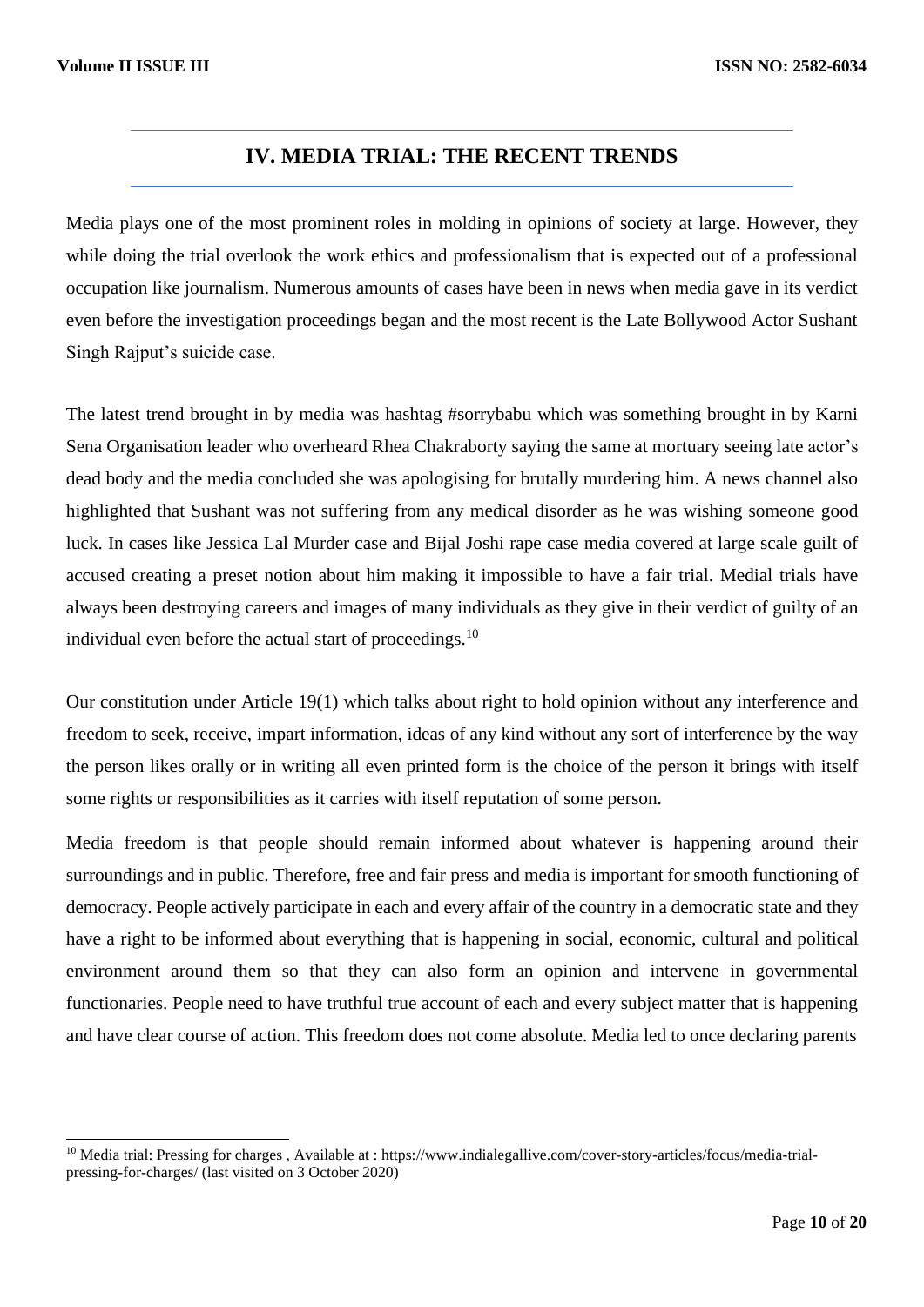of Aarushi Talwar in her murder mystery as murderers which created public to be hysterical and them wanting to be Aarushi's parents to be convicted for her Murder.<sup>11</sup>

Media trial pressurises lawyers and judges to take in the cases where public actually deals someone is guilty without any proof just on the basis of their analysis.

Every news channel to increase in their TRP actually starts digging up the case and declare someone innocent or guilty according to theirwhims and fancies. The question arises that when the government can easily intervene and control over movies and why cannot government intervene in to trial being continuously done by the media which is even against the fair trial. Right to freedom of press is an important right in a democratic country but it needs to be exercised with utmost care as the people easily are convinced over anything and everything said by esteemed news channels. Media been the cornerstone of our democracy needs to exercise and state with utmost consciousness without molding in the information to gain viewers. The right to free and fair trial under article 21 must be upheld.

Whenever a sensational crime occurs them comes an upsurge among the news channels to start the trial which in one way or other is an obvious intervention in fair trial. They practice of investigation journalism which is prohibited under Indian laws. Sometimes media security of defamation to a particular individual as they publish and declare an innocent as a criminal sometimes even of heinous crimes like murder just on basis of their individual perception. Impact of television on newspaper coverage over and individual persons reputation also creates a perception about his guilt or Innocence even before the start of proceedings called trial by media and is also in version of an individual privacy. Ex Chief Justice of India, RM Lodha said that this issue to be very serious and retain some guidelines that needs to be observed by the stakeholders.

<sup>11</sup> Abhilash Kumar Singh, "Media Trial", 29 August 2020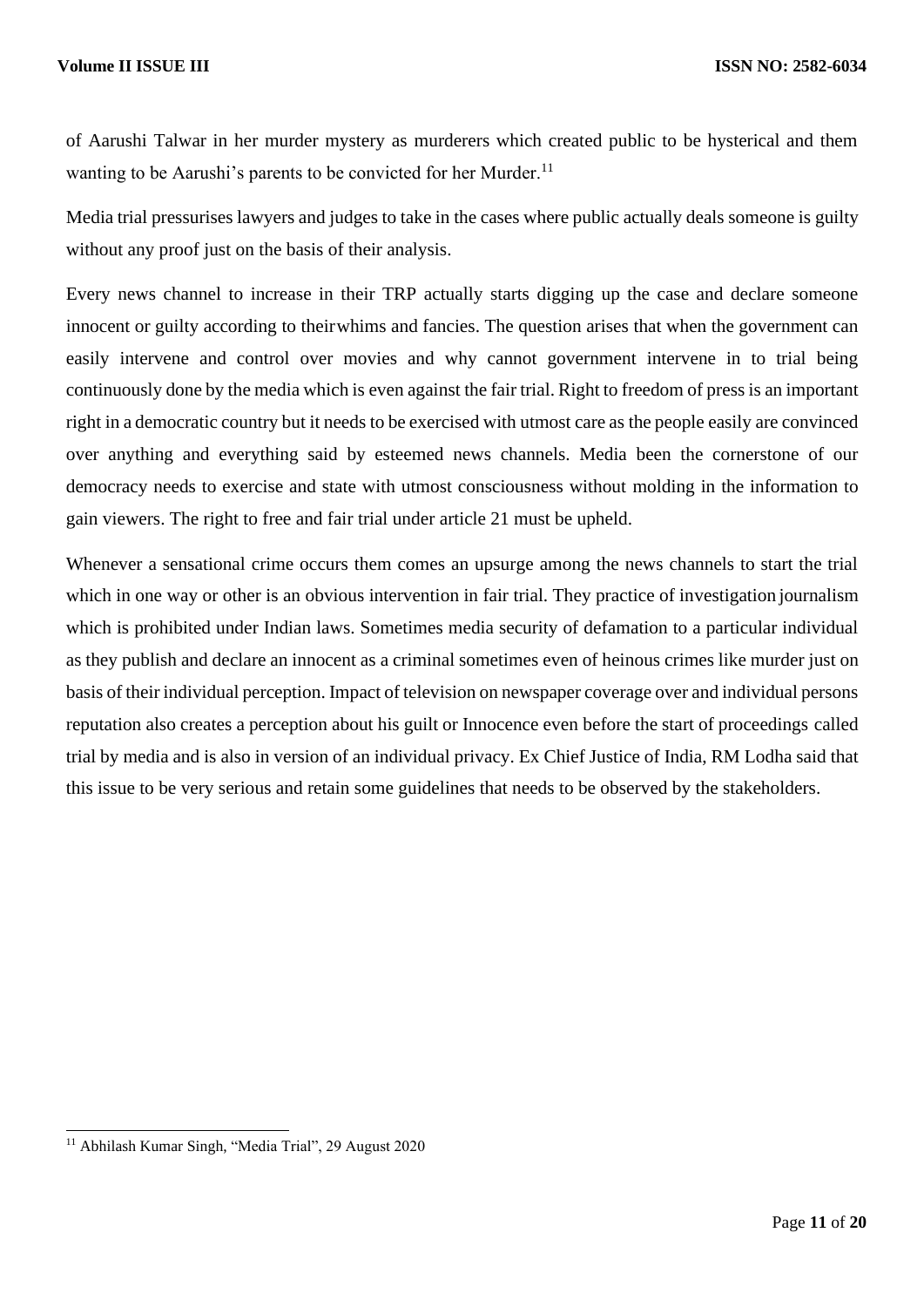# **V. TRIAL BY MEDIA AND CRUCIAL ROLE OF JUDICIARY**

Modern world has an important part that is media. Being one of the pillars of democracy media has a very important role to play in our country. Media has been divided into that is the electronic media which comprises of radio, television etc and printed media which consist of magazine, newspaper etc. Media today has an image such that people keep on trusting them blindly and accept everything they say. Media in a way is voice of society but if that voice proves some innocent as guilty in front of society it creates a lot of pressure on fair trial. Media trial is a trial where in any legal case society along with media put the person into a societal trial and declare them innocent or guilty before the court verdict. The media verdict before the beginning of court trial dead as a contempt of court because it is not correct and an insult to the court. At any stage does not have any right to be saying anything about the Court verdict and it needs to work properly in accordance to the society and the legal formulations given to it by our legislature. Media is now highly influenced by the political scenario and they do things that political leaders ask them to. This is leading media to forget what their actual duty is and it's becoming ridiculous and should be removed from society. Face of corrupt media first came into being seen in India 2012 when two of the Zee News senior editors were arrested by Delhi Crime Branch who were acting under guidance of a Congress leader and tried to extort rupees hundred crore of advertisement for dropping their stories linking Jindal Group. Today the media is being highly criticized because of Sushant Singh Rajput suicide case where the media declared his friend and girlfriend as murderers of the late actor without waiting for the crime branch to conclude their investigation. On conclusion of Investigation of Crime Branch it was concluded that Sushant hung himself and was also suffering from depression after which serious case of defamation should have been charged against the media for putting up them into a public trial. Media trial can be true and correct only if it is done by honest feelings and not with an intention to influence people into their fake and self-centered dramatic news just to increase their TRP and also highly influenced by the political parties. The media intervention so much that Supreme Court has to pass an order to punish them if they start to interfere into jurisdiction of the court but still, they found out the loopholes of supreme courts principles and still continue to unnecessary interfere now and then.<sup>12</sup>

<sup>12</sup> All Answers Ltd. (November 2018). Effect of Trial by Media Before Courts. Retrieved from

https[://www.lawteacher.net/free-law-essays/commercial-law/effect-of-trial-by-media-before-courts-law-essay.php?vref=1](http://www.lawteacher.net/free-law-essays/commercial-law/effect-of-trial-by-media-before-courts-law-essay.php?vref=1) (last visited on 28 October 2020)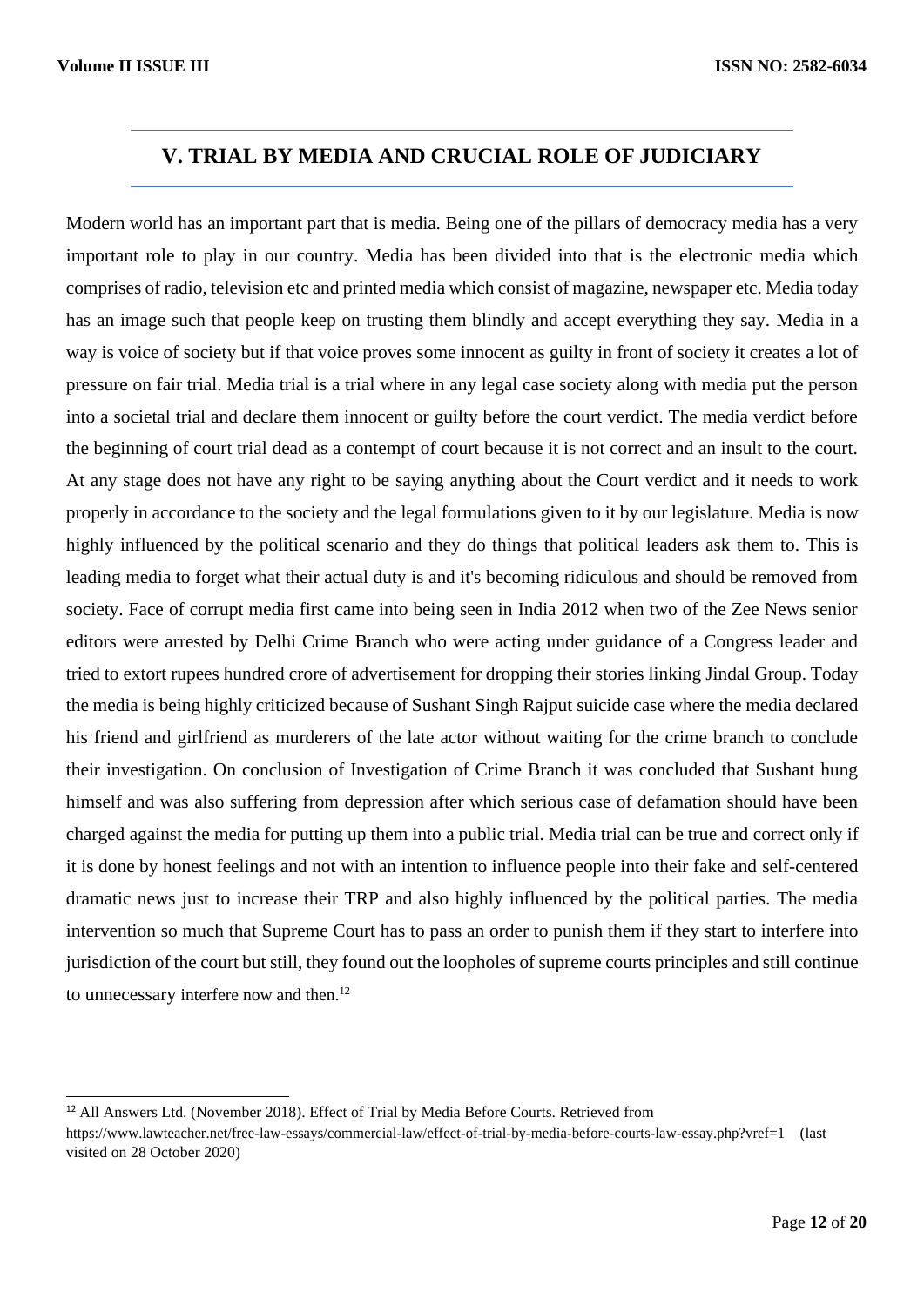The publications or the media coverage which have continuous interference with fair trial and smooth justice administration is considered to be contempt of court under contempt of court act and there can be reasonable restrictions be imposed. In our constitution we have freedom of press right as well as right to fair trial as a fundamental right therefore the need of the hour is to balance and to avoid the inevitable which their needs to be clear norms and restrictions on the media to which they have to adhere to no matter what the condition is. Court have to create and evolve balancing measures with time because the media is gaining importance in the society with span of time and their needs to be drafting of a constitutional scheme so as to prevent media in interfering to smooth and fair trial.<sup>13</sup> The Law Commission of India name the balance in its 203 report in year 2006 had recommended amendments to contempt of court act where is said that courts should not have power criminal proceedings are active and should have no power how to initiate proceedings of contempt of court. Media is not always wrong and it has even played a good role in uncovering corruption activities and bringing in serious criminals providing people with justice at various instances. But due to their positive consequences their intervention increased with time and people started being completely devoted to whatever the media was saying and there was a neck to neck competition between the publication houses of media all the news channels who has the power to bring in the justice YouTube which they started their own trial leaving behind the guidelines that they have to follow.

This is presumably why the court thought in the *Sudarshan TV case*<sup>14</sup>, where Justice D Y Chandrachud orally commented that a legal directive must be the final retreat as it resembles an "atomic rocket". High Courts in Delhi and Bombay have just held onto certain issues of preliminary by the media. Reports state that a supplication for rethinking the arrangements identified with criminal disdain has been documented in the Bombay High Court. The interest is to extend Section 3(2) of the Contempt of Court Act "to cover distributions deterring the organization of equity in forthcoming cases from the phase of FIR enrolment" itself, as indicated by an ongoing report by Meera Emmanuel in an online stage.

A full Bench of the Kerala High Court has alluded the issue concerning the need to outline "rules" on court answering to a bigger Bench in 2018. The Supreme Court has communicated worry over the issue on a few events. *Cases like In Re P C Sen (1968), Sushil Sharma (1996) and M P Lohia (2005)* are a few models. The preliminary on TV tends to depict anybody as a charged and any denounced as a guilty party. This can impact the legal cycle, however it ought not. A few investigations have indicated that conviction rates in

<sup>13</sup> "Effect of Trial by Media Before Courts." lawteacher.net. 11 2018. All Answers Ltd. 11 2020

<sup>&</sup>lt;https[://www.lawteacher.net/free-law-essays/commercial-law/effect-of-trial-by-media-before-courts-law-](http://www.lawteacher.net/free-law-essays/commercial-law/effect-of-trial-by-media-before-courts-law-) essay.php?vref=1>. (last visited on 6 October 2020)

<sup>14</sup> Arghya Sengupta, "Supreme Court giving Sudarshan News case a constitutional colour is curious" 21 September 2020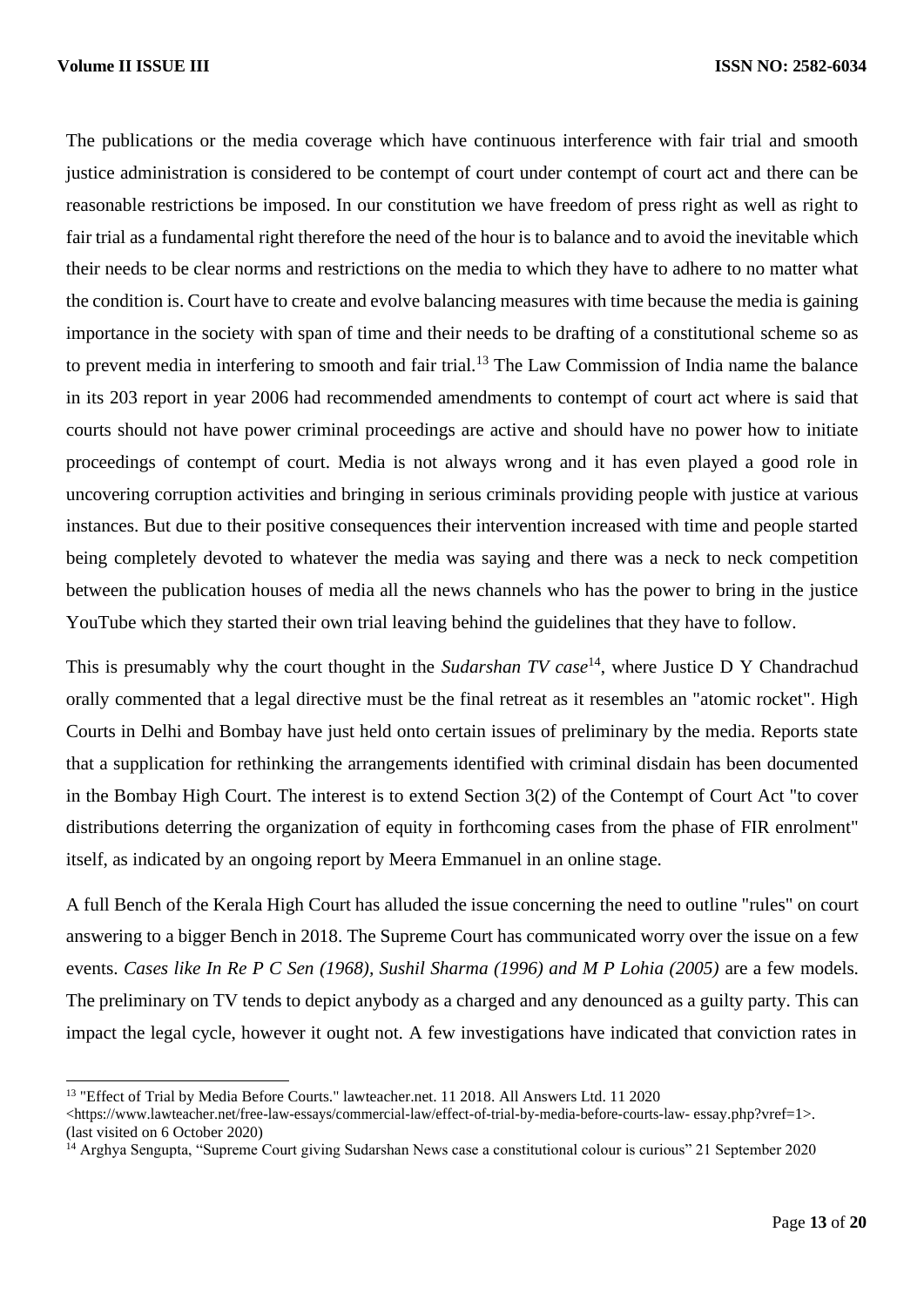superstar wrongdoings are generally higher. Bias, predisposition and dread of 'general conclusion' are obstructions to the juridical cycle.

Supreme Court of India has given us guidelines for media for cases which are pending and not have been advocated upon following measures to be undertaken:

1. Restraint

Our judicial system has a concept of open justice which brings faith in the mind of people to follow what the court is and that what is not influenced by political or societal impact. The court has power to pass orders by which it can prohibit temporary publication of any related to the case and can allow the same when Court is satisfied regarding the same and it does not even offend all crosses any of the provisions of article 19.

#### 2. Contempt of Court Act, 1971

Media too has the power to know each and everything that is happening court and to follow up the information and to bring that information to the public at large so that the transparency in a judicial system could be maintained. But sometimes for fair trial like the trials of heinous crimes where there is possibility that media could start up with their own trial where it will be examining and cross examine in the easily available witnesses and to avoid any risk of infringement of Justice and to avoid risk of prejudice, the act of publishing anything by the media could be considered as the contempt of court if the Court wishes.

Through these and many other principles which are brought in by court through these and many the principles media is one of the important domain of a democracy and the media should be very precise pictures by giving in their statements as their statement could bring in public condemnation of an individual and if such things are done the court should take serious note along with the investigating agency so that the investigations are also not hampered and the prior parallel trial is not being set by the media.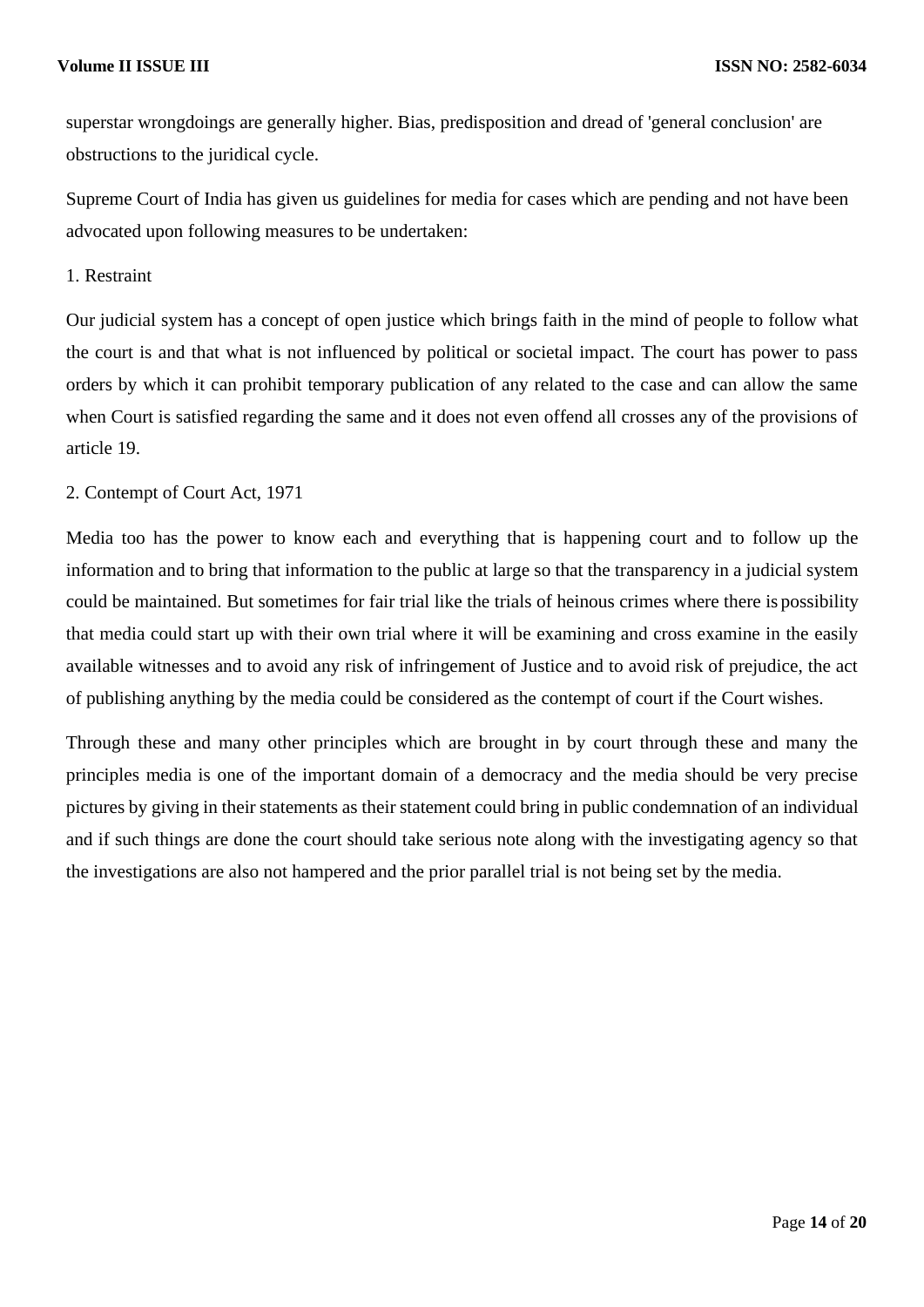### **VI. MEDIA TRIAL: ISSUES AND CHALLENGES**

The impact this particular topic has over people even at National level has been well seen in last month. As we can see that this is a technological era where cable TV, access to mobile phones, newspapers net in every possible area which is available even in local language and here the media came and created it impact so as to success strong that it has an impact on every strategy of person society and people all around the world are aware about each and everything happening all around the world. We can say that if the media starts a trial, even prove a person in a sent light we have example of K M Nanavati where is image was created of such respectful and the law-abiding citizen that the moulded its decision into proving him innocent. We also have instances where the corrupt ministers had police officials refuse to file in the FIR and the media becomes the watchdog expose the Dark Side of the matter. Media moulds the mindset of people and the fear of public exposure and humility sometimes prevent people from going into actions that have consequences of public defamation. But we also have various cases and instances where media has put in the mind of the common people that the innocent is The Criminal Mind behind the crime.

It keeps on digging up the investigation and sometimes that leads to tampering of evidence which can be crucial to an investigation. The news channels have cut throat competition among themselves and just keep on thinking about the ways that you can come up with the best cooked story to get in audience's attention and raise their TRP. The complete code administration is hampered and the media is only investigating as the People's verdict pressurizes the people involved in the investigation.

The main concern is that the constitution should now restricting public trials as it is a bad impact on the accused city of the crime and this hampers the harmony and peace of the country and secondly proper boards for disciplinary actions must be made. Media has always been a voice of thousands of people but the change in socio economic conditions of our country the media is gaining structure prominence that the pen is more powerful than anything in the world. The accused is to be given a fair trial and there should not be a media trial person is declared innocent or guilty by a court of law. <sup>15</sup>

Every accused has a right to fair trial all of natural justice which is also studied together with justice may not be done it must also seem to be done. Prejudice trial is attempted in multiple ways and if it is considered truthful and successful there will be people number of cases convicted for offences that they have not even

<sup>&</sup>lt;sup>15</sup> <ref>{{cite web|last=Answers |first=All |url=https:/[/www.lawteacher.net/free-law-essays/commercial-law/effect-of-trial](http://www.lawteacher.net/free-law-essays/commercial-law/effect-of-trial-)by-media-before-courts-law-essay.php?vref=1 |title=Effect of Trial by Media Before Courts |publisher=LawTeacher.net |date=November 2018 |accessdate=16 November 2020 |location=Nottingham, UK}}</ref>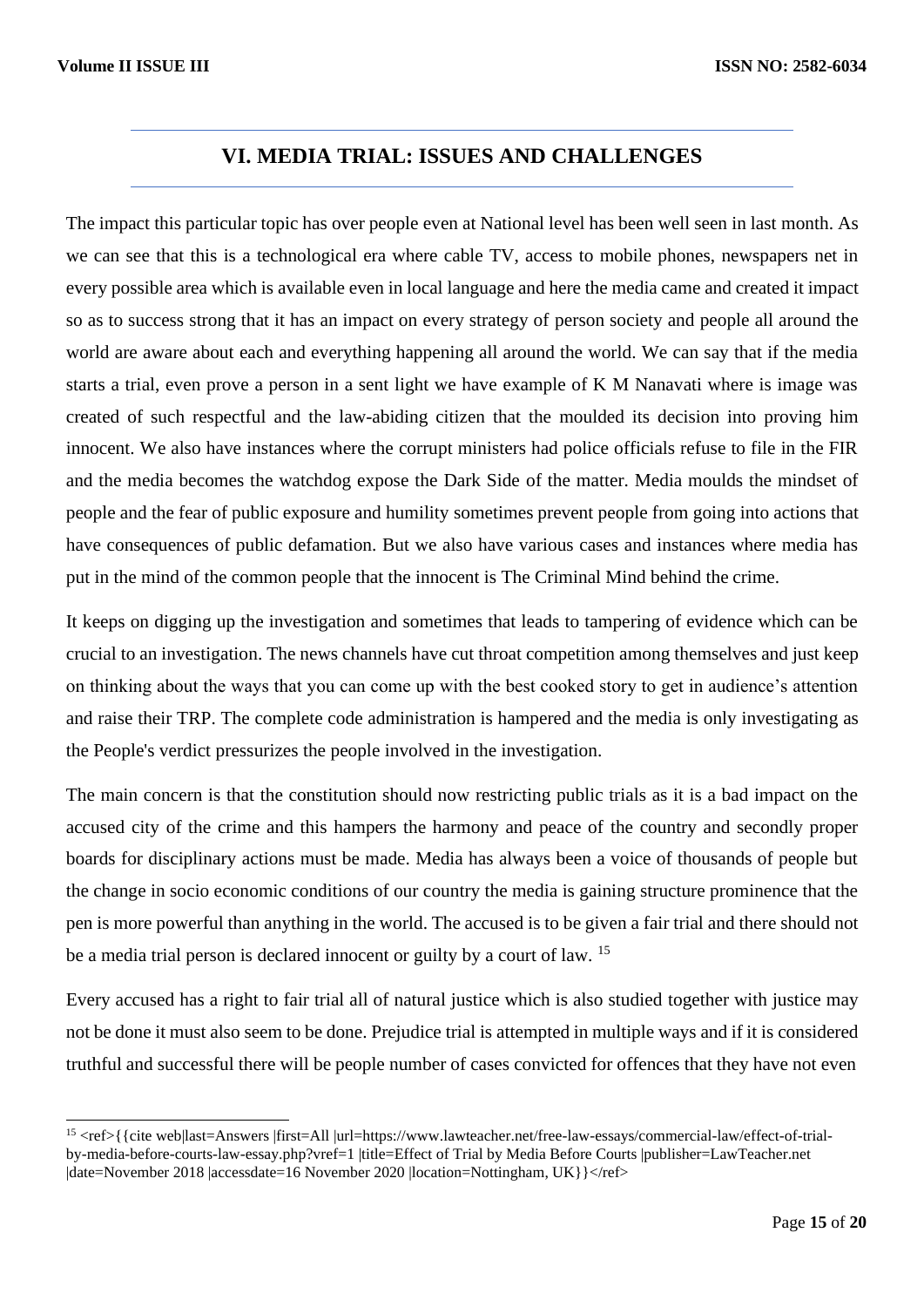committed. To prevent unfair trials contempt of court used which also included that if any Publication or saying is able to poison the minds of the judiciary or intermediate witnesses and to create an atmosphere where the justice can be denied or will be difficult to decide can be considered to be part of contempt of court. Indian law system does not allow anyone other than the delegated authorities to become investigator and start their own trial.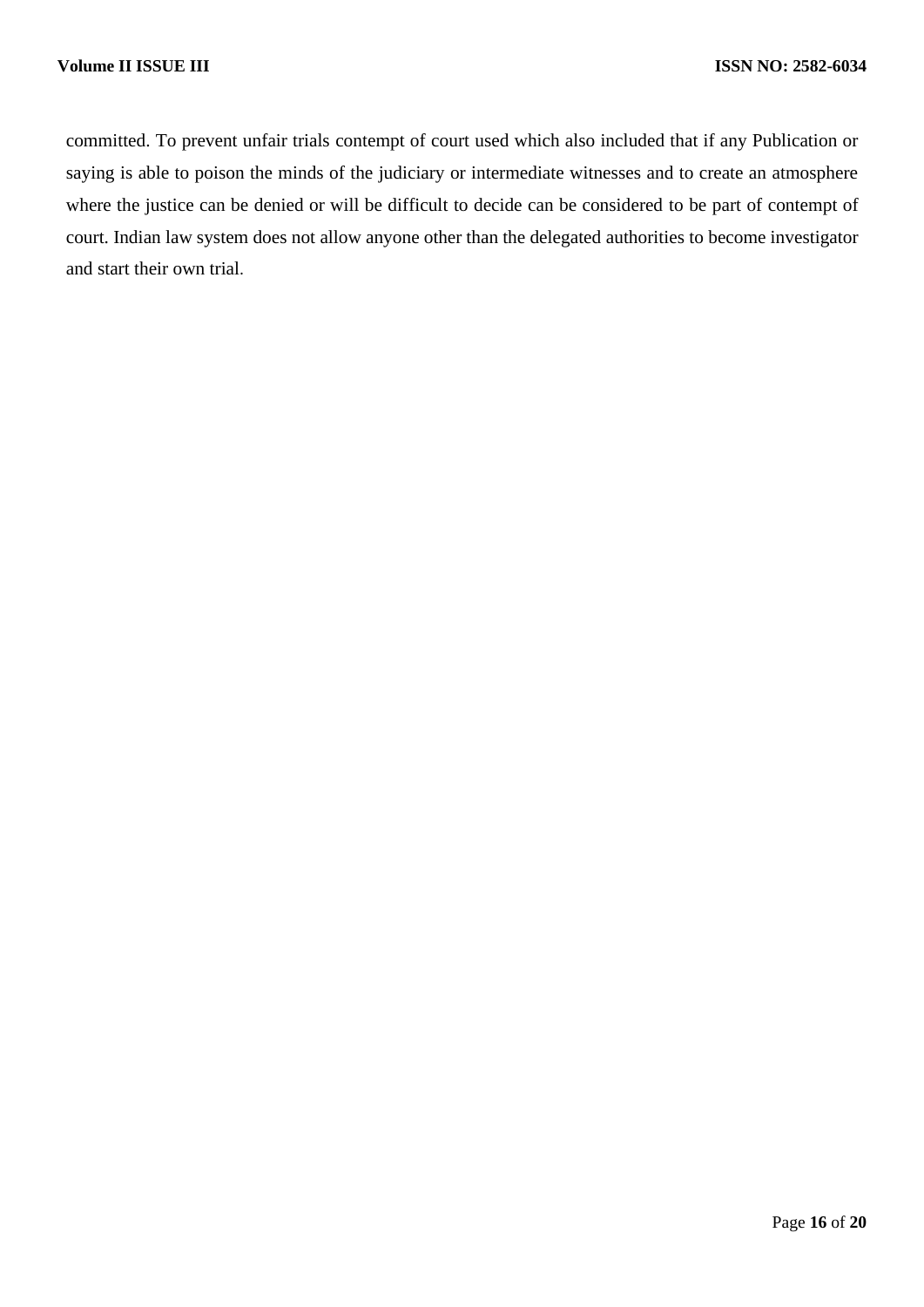# **VII. CONSTITUTIONALITY OF MEDIA TRIALS**

The impact that media trials leave on society established constitutionality of media trial. The media is very much capable of changing mentality of people at a very large and make people view everything according to what they see their eyes.

Freedom to an individual is given by Indian constitution under article 19 which guarantees the person to express himself and to hold opinions without any sort of interference. However, there are many instances where Supreme Court said that media trial or any other ways through which public emotions are agitated are times which are anti-thesis of general rule of law which leads to miscarriage of Justice. Under contempt of court act anything published under the provisions of free trial have been protected against contempt proceedings. But whenever it abstracts any proceeding taking place in court of law is a pending proceeding in court of law it will lead to contempt of court because published before the actual verdict has been given in by the court can mislead the public as well as the court and affect the right of an individual at various levels. Right to fair trial is a very basic right that every accused has until and unless he has been proven guilty by a court of law. Media trial according to me completely and constitutional and it should be made punishable under contempt of court because fair trial should be completely on influenced whatever happens in leading news channel decide is what decides the mentality of a person against the character of a person. Idea of democracy is to bring fairness a large level along with transparency and the media trial sabotages this very aspect and should be considered contempt of court by authorities.<sup>16</sup>

The field which is most free in our country in terms of legal regulations is the media. To maintain the democratic atmosphere the media along with freedom of expression provided to it by Indian constitution under Article 19 is the facilitator of its public grievances. One of the statements beautifully put in by the first prime minister of India, Pandit Jawaharlal Nehru said that rather have completely free press with all dangers involved in wrong use of that freedom than a suppressed or regulated press. He meant to say that the freedom press is very important for functioning of a democratic country and dangers accompanied by freedom of press is comparatively way better than suppressed democracy influenced by powerful. But with passage of time media started crossing its limit and unnecessary intervention of media in even in matter of

<sup>16</sup> "Constitutionality of Media Trials in India: A Detailed Analysis" , Nimisha Jha, 13 November 2015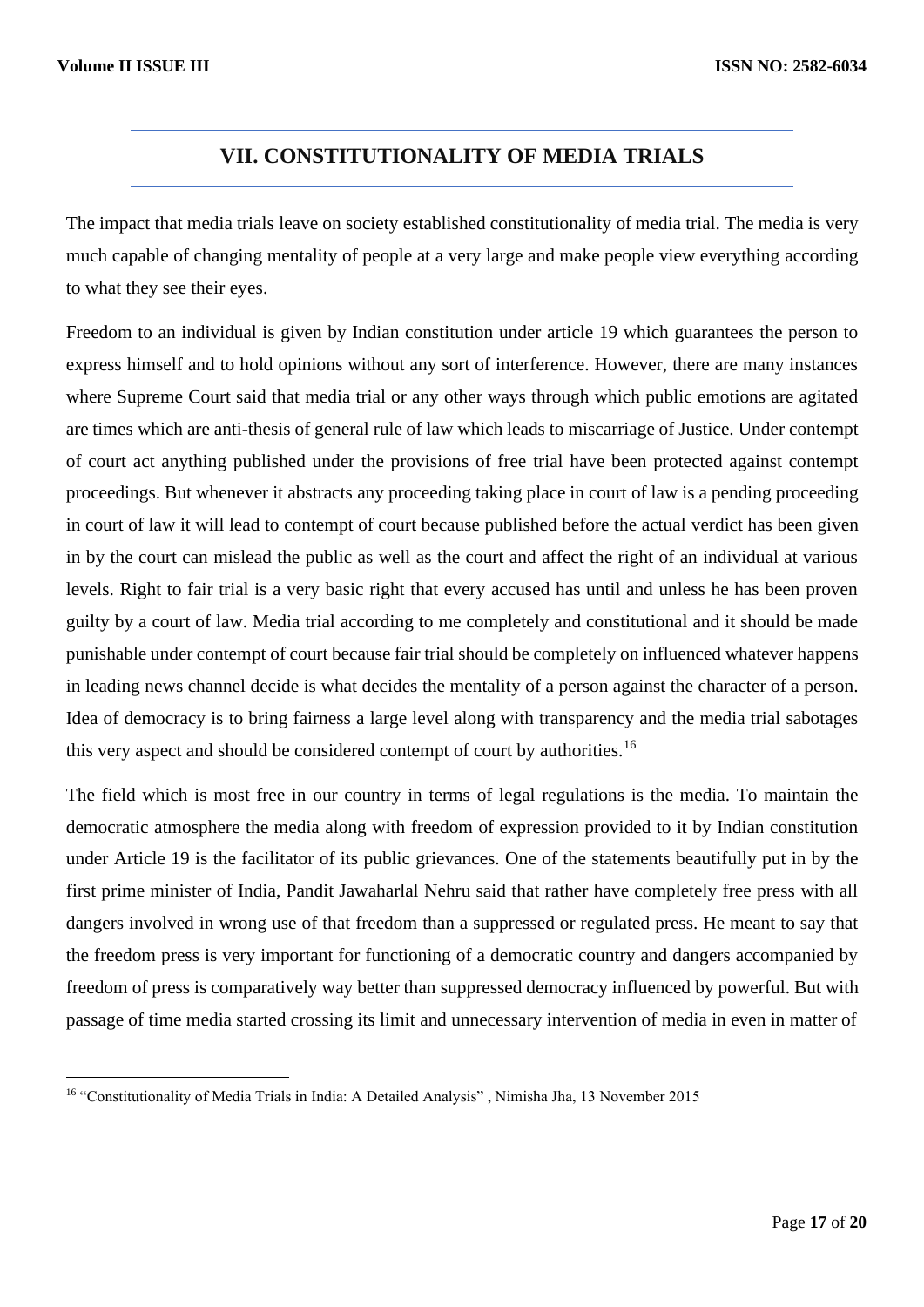criminal jurisdiction could be seen which brought danger to administration of Justice which is the essence of Indian democracy. We all know that whenever Liberty or any sort of freedom is provided to any person it is but obvious that it will be exploited and abuse according to person's own benefit. Janata Adalat or the public court new rain card needed form of media which is continuously now interfering in court proceedings and completely overlooking the gap between the accused and the Convict which also leads them to ignore the basic principle of justice that is presumption of Innocence until proven guilty as well as guilt beyond reasonable doubt. Public opinion is built up by media where in the create their own prejudices and do a separate investigation report the court has undertaken the cognizance of a particular case. It creates the mind set or an opinion in the mind of public, lawyer even sometimes the judge and after that presumption of Innocence of an accused is not possible. There is a proper character assassination done by media the particular person in a case which creates undue interference with administration of Justice.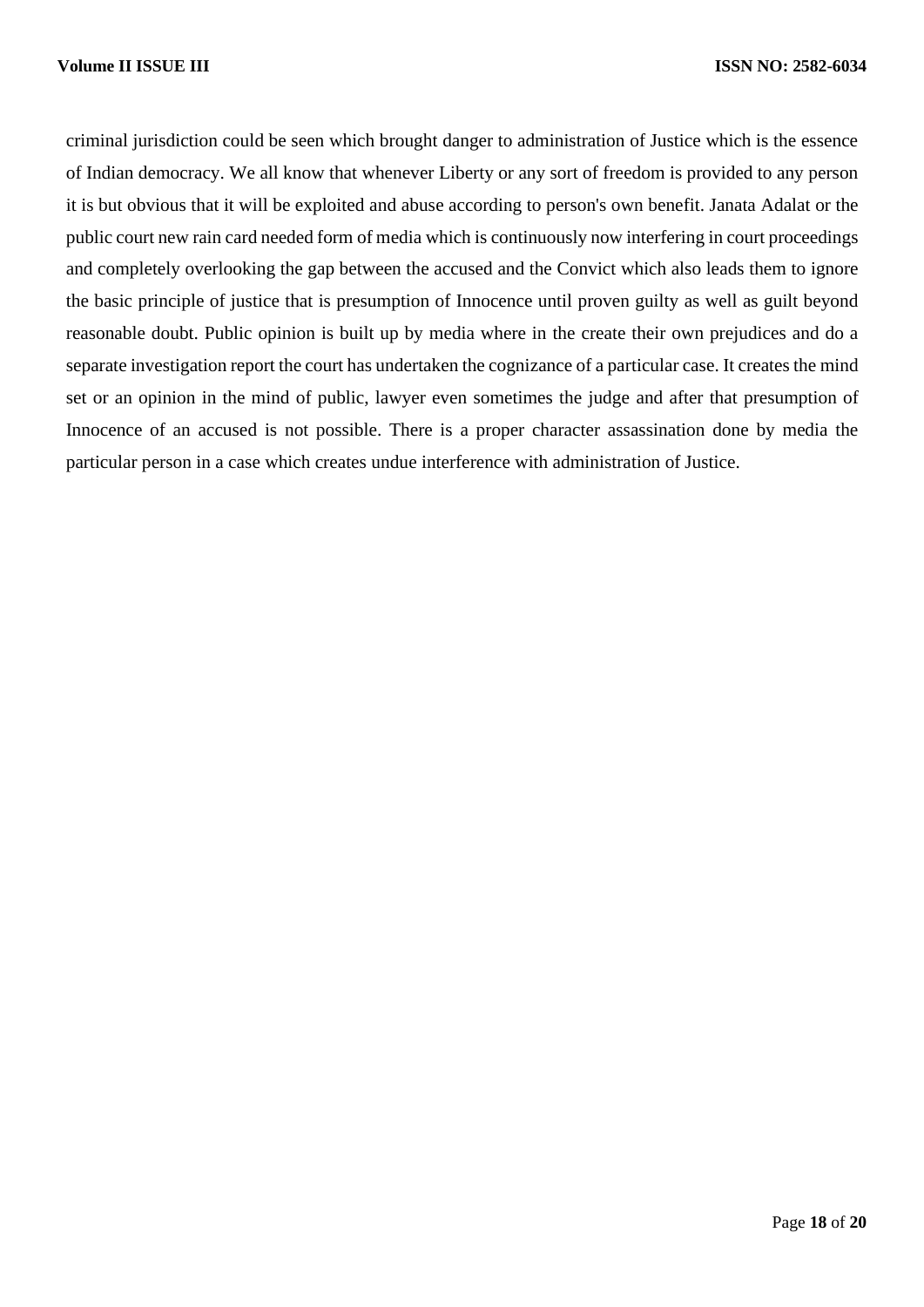### **VIII. CONCLUSION AND SUGGESTION**

Even if media is considered to be watchdog and The Fourth pillar of democracy, it considering itself to be deciding upon the cases which are not even taken into cognizance by the court contempt. Media these days is having more negative impact on the administration of justice than the constructive outcome. Requirement of media to be controlled by the courts properly regulated by them not granted a freehand Court procedure as it is not any sort of game. Media should not be permitted the right to speak freely of disclosure and articulation to a degree as to bias the preliminary itself. We have recently seen that how RheaChakraborty faced character assassination of being the murderer of her late boyfriend and actor Sushant Singh Rajput and was later declared innocent by the CBI enquiry. The news at the point is such that the channels wants to moulds into public opinion and want to just get into Minds of individuals so that they could have gained TRP for bringing in lime light the so called " masala" news, irrespective of how much significance the news was. The researcher here has tried to cover the following issues, firstly, of understanding concept of fair trial in light of contemporary challenges. Secondly, the role of media as a hindrance to fair trial. Thirdly, the recent trends in medias role as an unnecessary thought molder of the society. Fourthly, constitutional validity of media trials. Fifthly what role is played by media in trial process and the challenges and issues faced. Lastly, researcher also highlights about the legal provisions of fair trial along with judicial role.

We can sum every part of research and our findings in following manner. Naturally, the press in India has no exceptional rights, said Dr Ambedkar. In any case, a free press is a political basic for majority rules system to endure. In a criminal preliminary, the arraignment and the blamed reserve the option to a reasonable preliminary. Between free discourse and reasonable preliminary, the fringes are once in a while crossed and the principles penetrated, prompting decimating results to people and foundations. The 'telefear' ought not be permitted to interfere with a preliminary as per the law. The advanced brutality in itself is a penetrate of harmony.

Media is an organized disorder, in a liberal and positive sense. The court, then again, needs to pass by the guidelines of settling and the command of the law. Equity V R Krishna Iyer commented that the court is "not a latent reflection but rather individuals in legal force". Media, then again, is individuals in reflection who can in a perfect world denounce the force. Since some among them go crazy, it doesn't follow that a case for decrease of media opportunity is made out.

The news sources, rather than attempting the case, need to intently watch the institutional and processual shortfalls. There are striking delineations where the media has played a positive and proactive job.